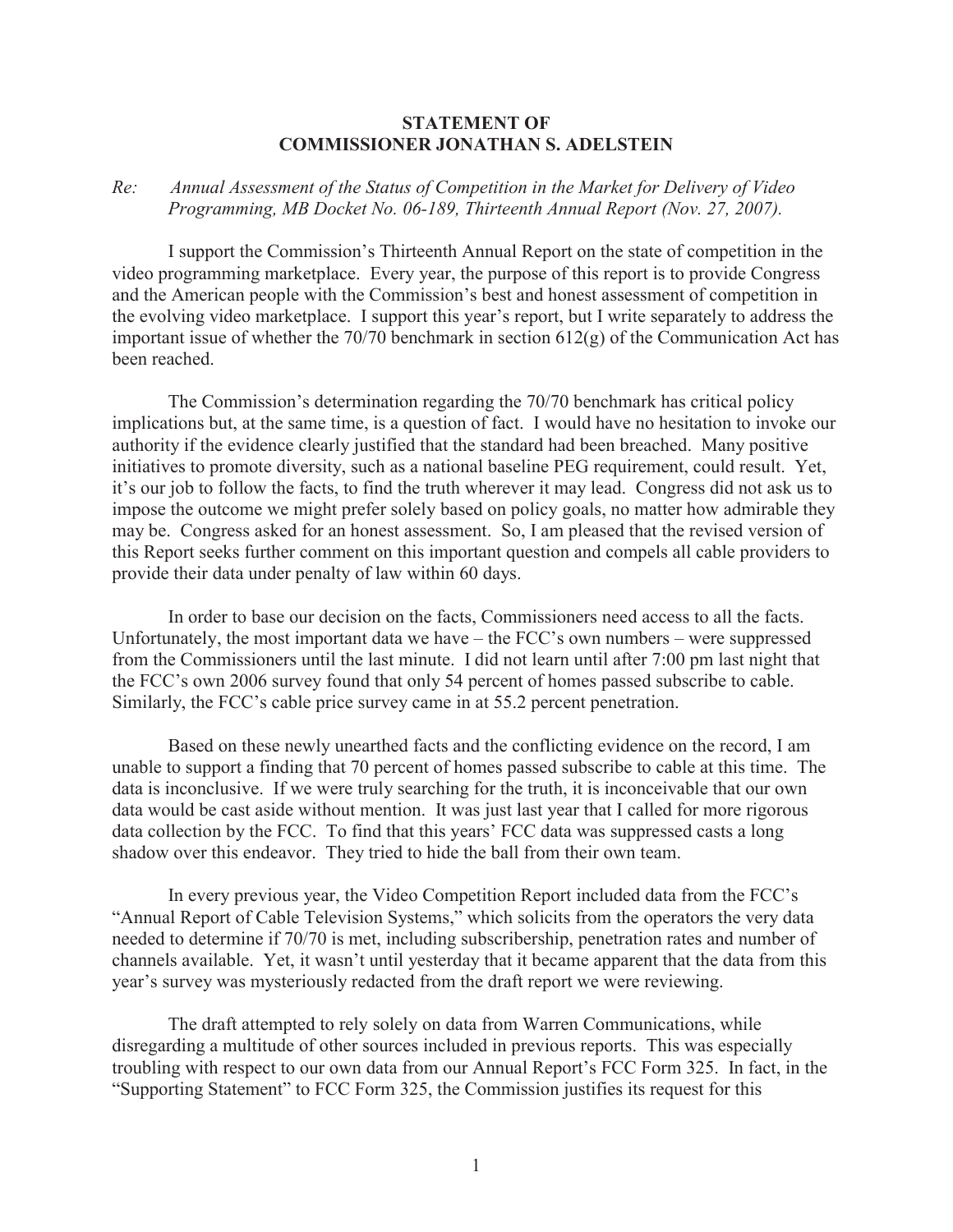information by stating explicitly that it is a more appropriate tool to rely upon than Warren data, acknowledging:

"Basic information concerning cable television system operation is available from commercial sources such as A.C. Nielson and Warren Publishing; however, because this information is not subject to the accuracy and specificity requirements applicable to a governmental reporting system, the Commission continues to need the information that FCC Form 325 provides."

While there are always issues with the figures reported to the FCC, we certainly should not ignore it. Cable operators who report to us on Form 325 must certify that their data is true.<sup>1</sup> Cable systems that comprise over 50 million subscribers report to us, or over 75 percent of the total number of subscribers who report subscriber data to Warren or Nielsen. This is a large sample by any measure.

Moreover, the Commission's attempt to rely solely on data from Warren Communications, while disregarding a multitude of other sources, is troubling. A thorough and transparent analysis of the available data – both from the FCC and independent sources – on cable penetration rates was sorely missing from the initial draft of this item. The Commission has in its possession at least four sources of cable penetration rates that were cited in previous reports: Warren, Nielsen, Kagan and FCC Form 325. In blatant contrast to previous reports, no source but Warren was cited in the initial draft, and it took a majority vote to fix that deficiency. While not determinative, it is noteworthy that all of these sources, except Warren, concluded that current cable penetration rates are less than 70 percent. We also must give careful consideration to new data, added at the last minute to the report, supplied by leading consumer advocates finding that penetration rates exceed 70 percent. I appreciate the efforts of these advocates to advance our understanding of the marketplace.

Our job of ascertaining the facts was made more difficult because the draft cherry-picked only the data that justified the outcome desired, while suppressing other data. I believe that it is our obligation to ensure that our decisions are objective and based on the facts, not outcomedriven for political expediency. Much like our media ownership studies, which are outcomedriven to support the media consolidation agenda, there was an attempt to cook the books on this report.

Just like what occurred in the media ownership proceeding, where studies were suppressed, and others were structured and conducted with the goal of facilitating consolidation, a lack of transparency will undermine the Commission's credibility and public confidence in the work we do. I fully support the effort to quickly ask all cable operators for their actual numbers. We should have done that already. Of course, we already have data from the vast bulk of cable operators, but if more data would shed light on this, I think we should pursue it

<sup>&</sup>lt;sup>1</sup> The operator must certify: "I HAVE EXAMINED THIS REPORT, AND THAT ALL STATEMENTS OF FACT CONTAINED THEREIN ARE TRUE, COMPLETE AND CORRECT TO THE BEST OF MY KNOWLEDGE, INFORMATION AND BELIEF, AND ARE MADE IN GOOD FAITH." False statement can result in imprisonment for up to 5 years.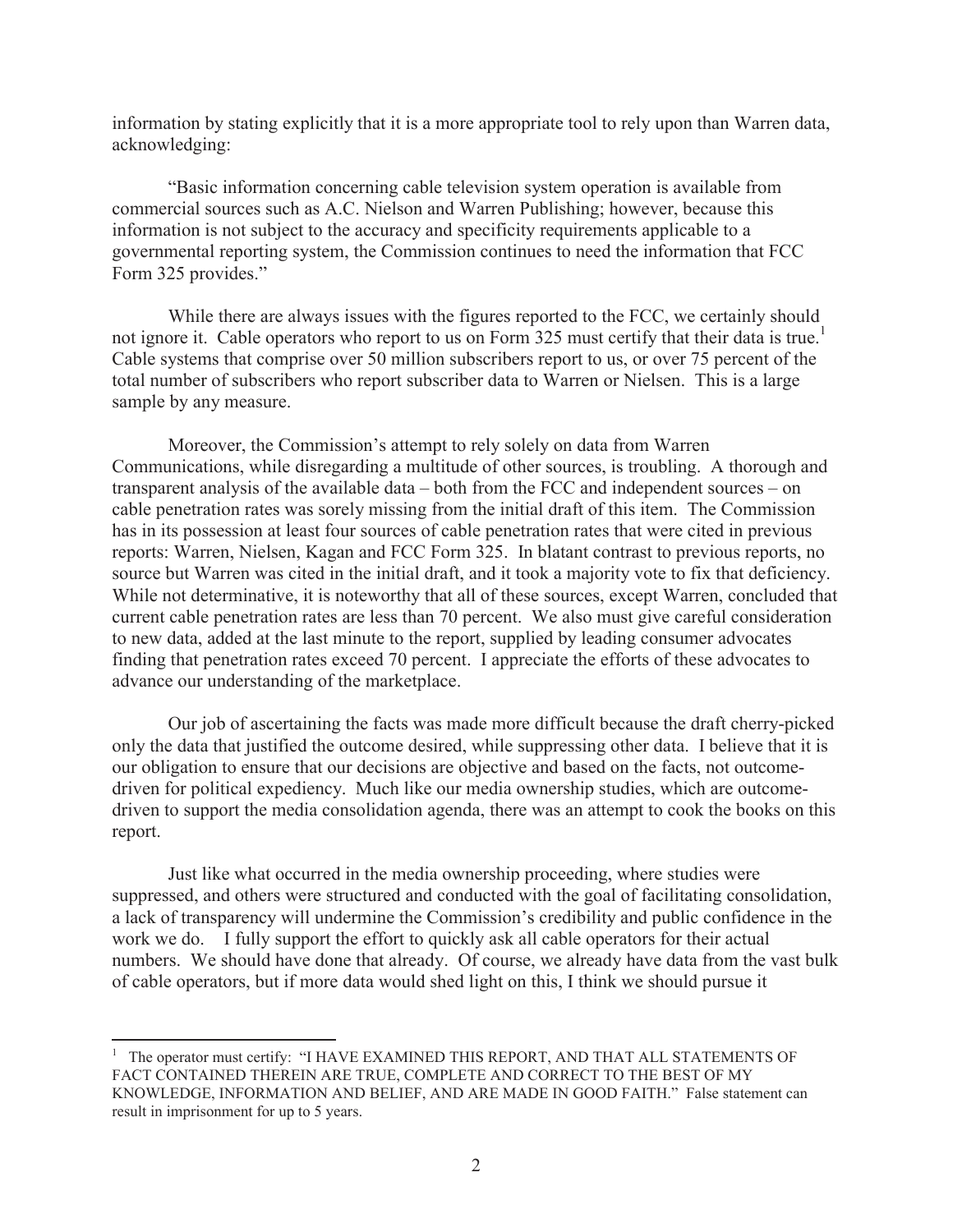aggressively. If the data comes back that the 70/70 test has been met, I would not hesitate to invoke our authority to take positive measures to enhance diversity.

One of the reasons for the embarrassing delay of today's meeting, and the general disarray in working through these issues, was the effort to push through such an aggressive number of controversial items today without sufficient notice to all Commissioners. Shortcircuiting Commission procedures short-changes the American public in the end. This is particularly true given that nothing we are considering today requires immediate action. There are numerous items that would have benefited greatly from more deliberation and care.

This is set against a backdrop of unwinding processes here at the Commission. For example, the lack of notice to Commissioners about open meeting dates and items to be considered at these meetings hinders our ability to consider the substantive proposals and to solicit and reflect on public input. Traditionally, going back many years, items are white copied, or identified to Commissioners three weeks in advance so we can prepare, hold proper meetings with affected parties and deliberate among ourselves. Not only were we not white copied for this meeting – the meeting itself was called with less than three weeks notice. The two and a half weeks notice was even far less time than even that, because it included both the Veterans Day and Thanksgiving holidays. It was also truncated by the day we spent on travel for a field hearing in Seattle, which was called with inadequate notice to Commissioners and the public. The problems with the items we consider today were further compounded because massive changes in some items were attempted to be inserted at the last minute.

It may be said that we have a host of issues pending before the Commission and that there is a need to drive our work forward. The Chairman certainly has the right to set the agenda and push us. But given that very volume, and the prodigious work which nobody denies we do given our vast jurisdiction, we need to know in advance which items to focus upon during the short window before open meetings. This is especially true when items are large, complex, and controversial.

Some of the policy goals today are admirable, and I share many of the concerns, for example about cable's market power, that prompted them. But why the rush? Why the effort to steamroll the Commission and the public in order to wrap up a number of items that aren't even time sensitive? Everything could have been done under regular order, with proper notice or on circulation. The only plausible explanation appears to be an obsessive drive to complete the media consolidation agenda by the end of the year, come hell or high water.

But the cover on diversity and localism is a false front. The agenda that was pushed for today was just a fig leaf, it does not provide real answers to the very real problems that permeate the media landscape. And very troubling is the attempt to punish major American companies in the process of dismantling the newspaper-broadcast cross ownership ban. Tribune, long a respected and influential institution of American journalism, has been used as a human shield to provide cover for broader rule changes, even at risk to the life of the hostage itself. Some may ask whether the entire cable industry is a foil today to show we are tough on some big media companies, even as we are forgiving to others.